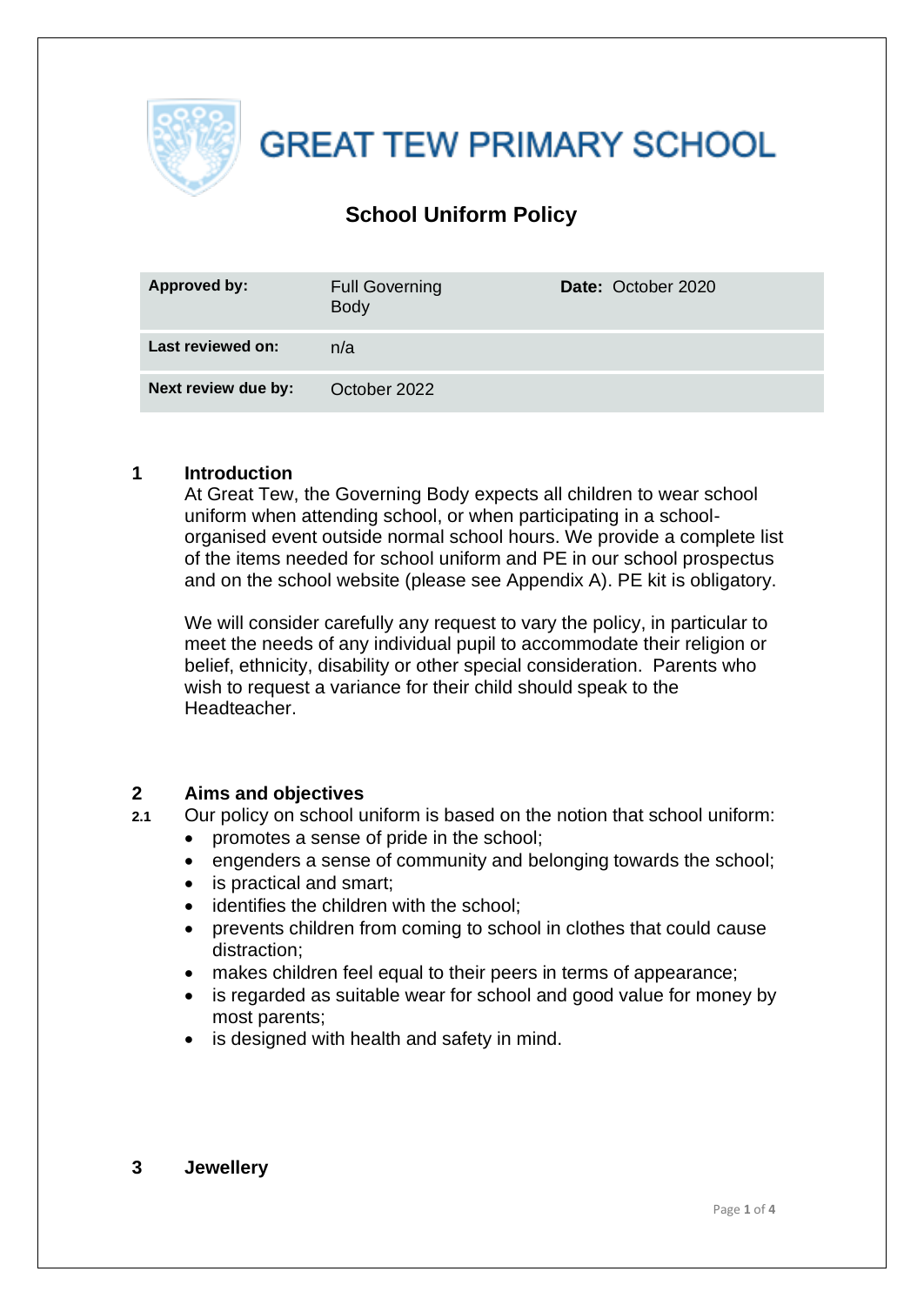- **3.1** On health and safety grounds we do not allow children to wear jewellery in our school. The exceptions to this rule are ear-ring studs in pierced ears, and small objects of religious significance, such as a crucifix on a chain.
- **3.2** Children are asked to remove these objects during PE and games, or cover them with a plaster, to prevent them from causing injury.
- **3.3 Earrings:** Children unable to remove earrings should be required to make them safe by taping, front and back. The taping should be sufficient to prevent the stud post penetrating the bone behind the ear should an unintentional blow be received (e.g. from someone or from equipment such as a ball). This taping may be done at home for younger children or prior to the lesson for older students.
- **3.4** Staff are not required to remove or tape earrings for students.

#### **4 Long hair, extreme haircuts and make-up**

- **4.1** Children with long hair should have it tied back and kept away from their face, on health and safety and hygiene grounds.
- **4.2** A plain band, scrunchy or hair tie should be used (brown, grey or navy). Large clips, pins or elaborate decorations should not be worn.
- **4.3** The school does not permit children to have 'extreme' haircuts that could serve as a distraction to other children.
- **4.4** The school does not permit children to wear make-up or nail varnish unless this is part of a theatrical performance.

#### **5 Swimming Attire**

5.1 Pupils should wear appropriate costumes for swimming, that conform to safety, cultural and teaching requirements. It is important that swimming clothing is relatively tight fitting to minimise the effect of drag in the water and for this reason trunks should be worn rather than shorts.

#### **5 Footwear**

- **5.1** The school wants all children to grow into healthy adults. We believe that it is dangerous for children to wear shoes that have platform soles or high heels, so we do not allow children to wear such shoes in our school.
- **5.2** Children should wear black, brown or blue sturdy school shoes laced, buckled or velcro fastening. A suitable rubber sole is strongly advised (and slip on pumps/ballet shoes should be avoided.)

#### **6 The role of parents**

6.1 We ask all parents who send their children to our school to support the school uniform policy. We believe that parents have a duty to send their children to school appropriately dressed and ready for their daily schoolwork. One of the responsibilities of parents is to ensure that their child wears clothes that are clean and in good repair.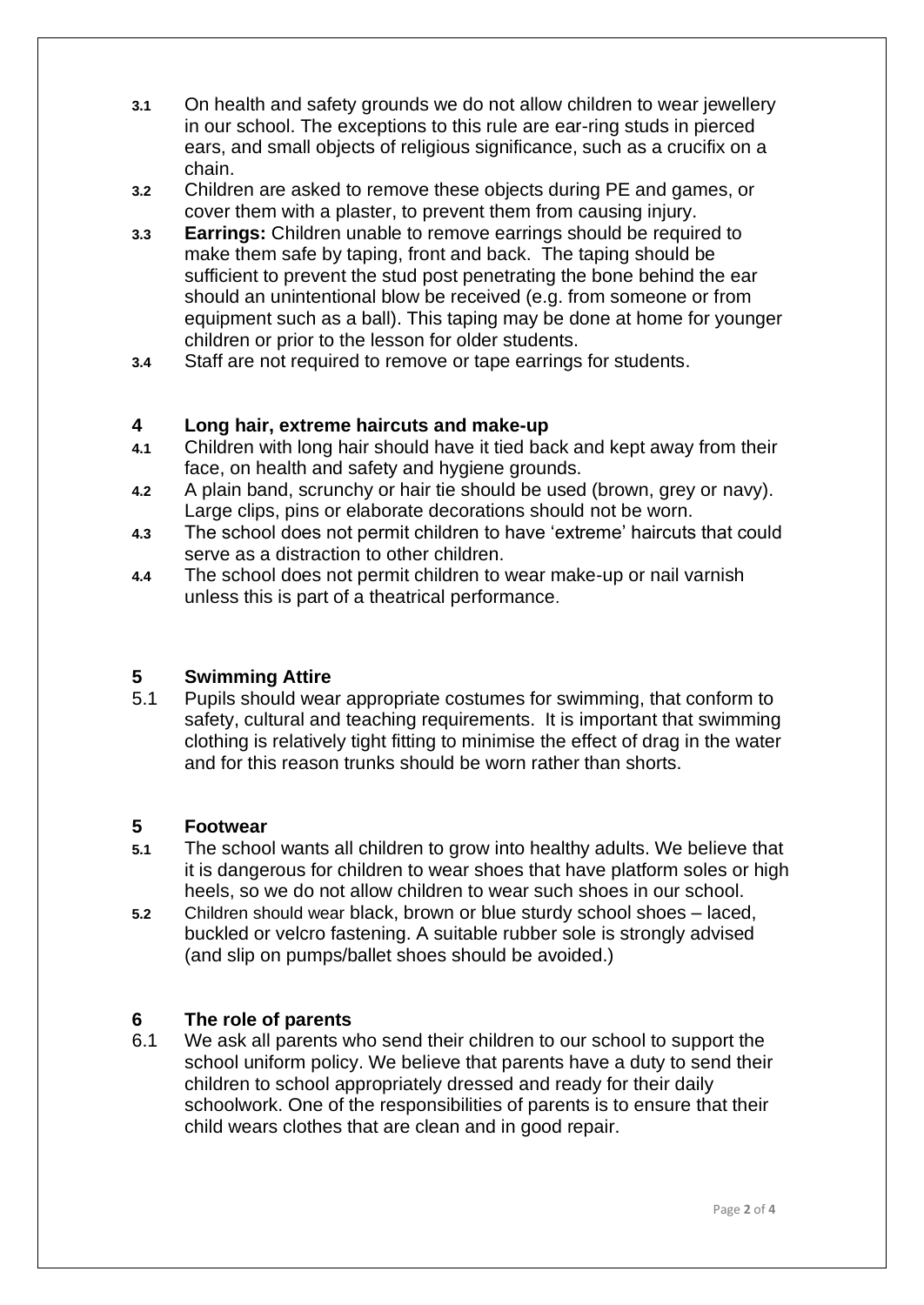**6.2** If any parent would like the school to modify the uniform policy, they should make representation, in the first instance, to the Chair of Governors.

#### **7 The role of governors**

- **7.1** The governing body supports the headteacher in implementing the school uniform policy. It considers all representations from parents regarding the uniform policy and liaises with the headteacher to ensure that the policy is implemented fairly and with sensitivity.
- **7.2** It is the governors' responsibility to ensure that the school uniform meets all regulations concerning equal opportunities.

#### **8 Monitoring and review**

- **8.1** The governing body monitors and reviews the school uniform policy through its committee work by:
	- seeking the views of parents, to ensure that they agree with and support the policy;
	- considering, with the headteacher, any requests from parents for individual children to have special dispensation with regard to school uniform.